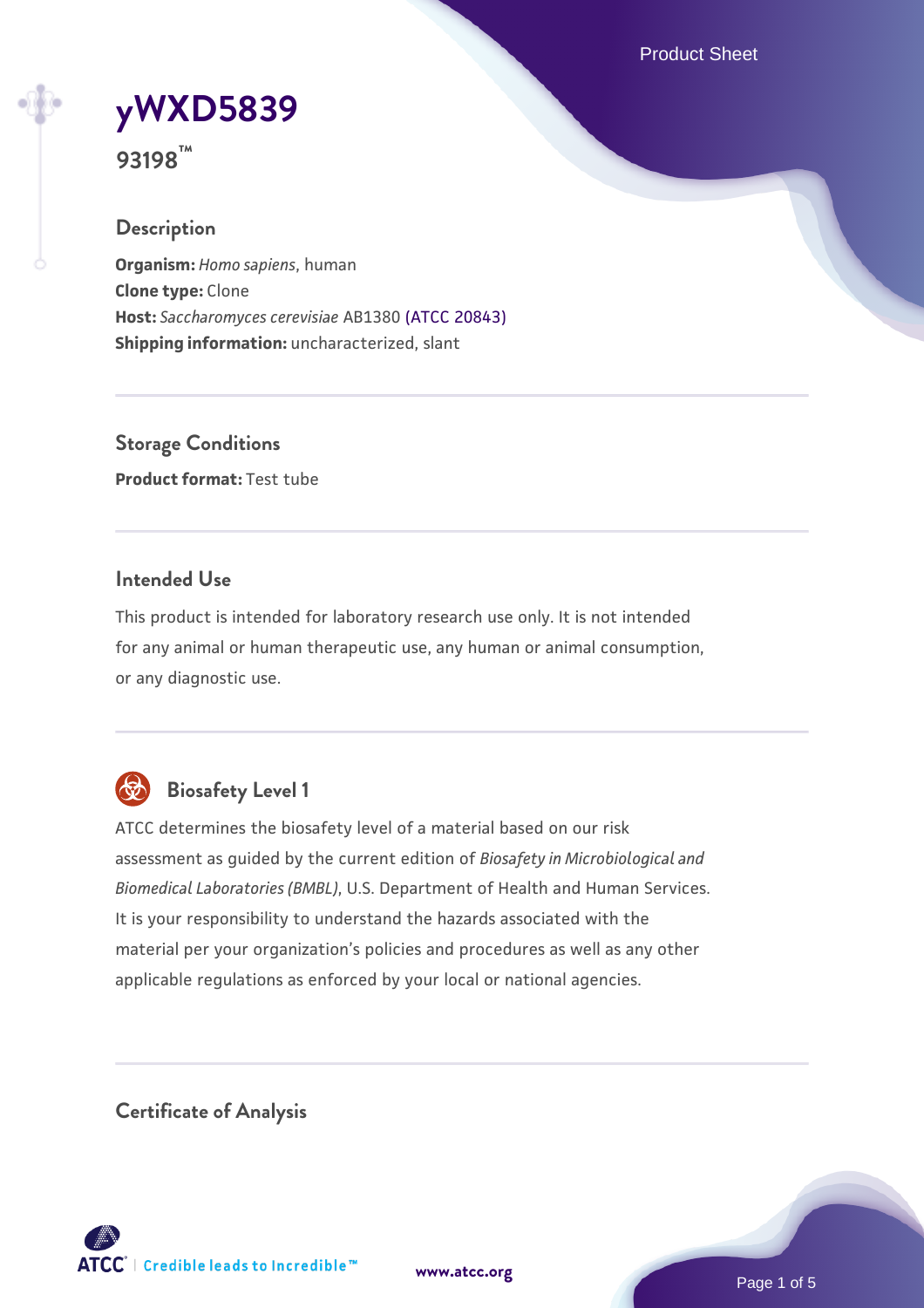### **[yWXD5839](https://www.atcc.org/products/93198)** Product Sheet **93198**

For batch-specific test results, refer to the applicable certificate of analysis that can be found at www.atcc.org.

# **Insert Information**

**Type of DNA:** genomic **Genome:** Homo sapiens **Chromosome:** X X pter-q27.3 **Gene name:** DNA Segment, single copy **Gene product:** DNA Segment, single copy [DXS4783] **Gene symbol:** DXS4783 **Contains complete coding sequence:** Unknown **Insert end:** EcoRI

# **Vector Information**

**Construct size (kb):** 245.0 **Intact vector size:** 11.454 **Vector name:** pYAC4 **Type of vector:** YAC **Host range:** *Saccharomyces cerevisiae*; *Escherichia coli* **Vector information:** other: telomere, 3548-4235 other: telomere, 6012-6699 Cross references: DNA Seq. Acc.: U01086 **Cloning sites:** EcoRI **Markers:** SUP4; HIS3; ampR; URA3; TRP1 **Replicon:** pMB1, 7186-7186; ARS1, 9632-10376

# **Growth Conditions**

**Medium:** 



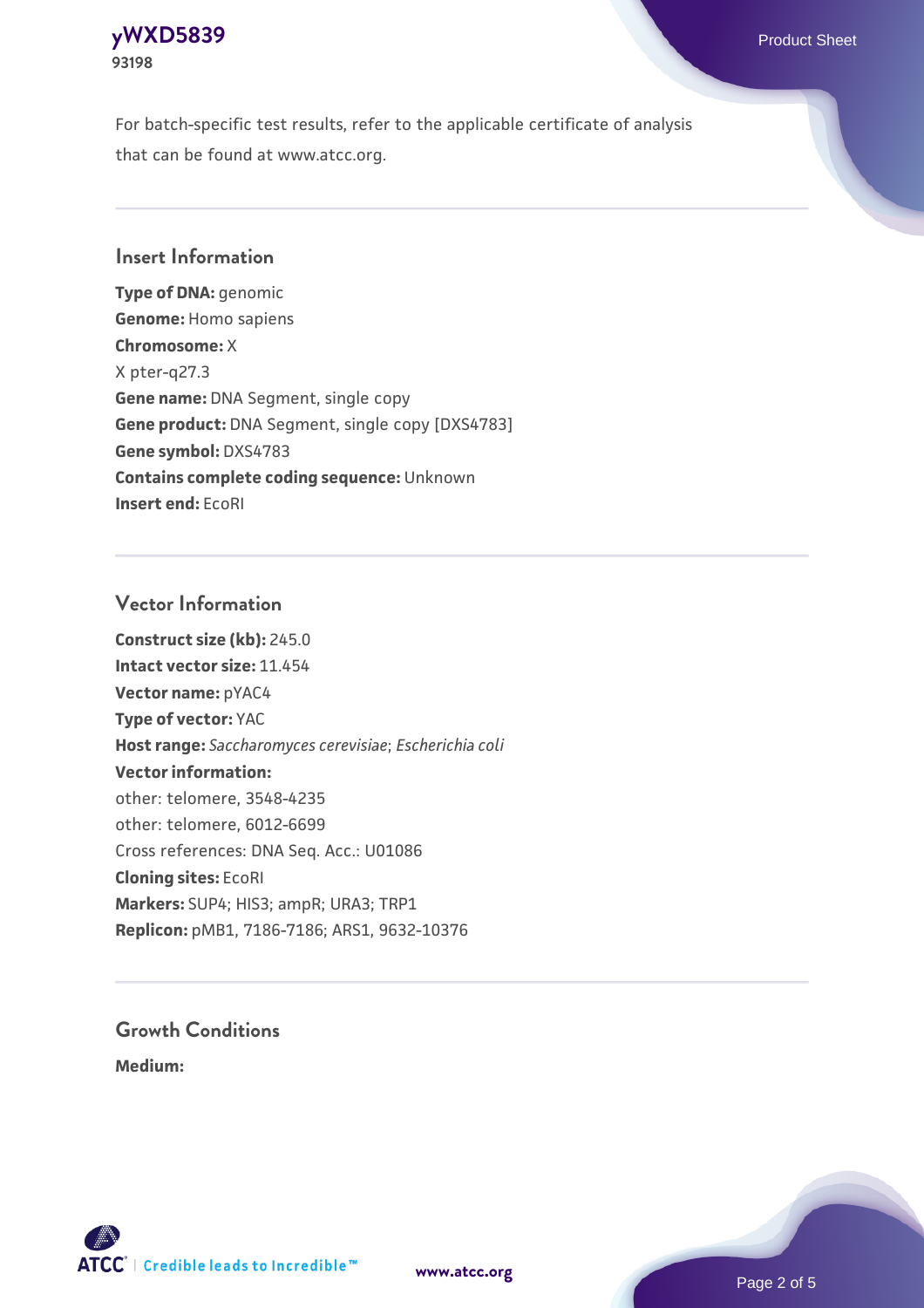**[yWXD5839](https://www.atcc.org/products/93198)** Product Sheet **93198**

[ATCC Medium 1245: YEPD](https://www.atcc.org/-/media/product-assets/documents/microbial-media-formulations/1/2/4/5/atcc-medium-1245.pdf?rev=705ca55d1b6f490a808a965d5c072196) **Temperature:** 30°C

#### **Notes**

More information may be available from ATCC (http://www.atcc.org or 703- 365-2620).

# **Material Citation**

If use of this material results in a scientific publication, please cite the material in the following manner: yWXD5839 (ATCC 93198)

# **References**

References and other information relating to this material are available at www.atcc.org.

#### **Warranty**

The product is provided 'AS IS' and the viability of ATCC® products is warranted for 30 days from the date of shipment, provided that the customer has stored and handled the product according to the information included on the product information sheet, website, and Certificate of Analysis. For living cultures, ATCC lists the media formulation and reagents that have been found to be effective for the product. While other unspecified media and reagents may also produce satisfactory results, a change in the ATCC and/or depositor-recommended protocols may affect the recovery, growth, and/or function of the product. If an alternative medium formulation or reagent is used, the ATCC warranty for viability is no longer

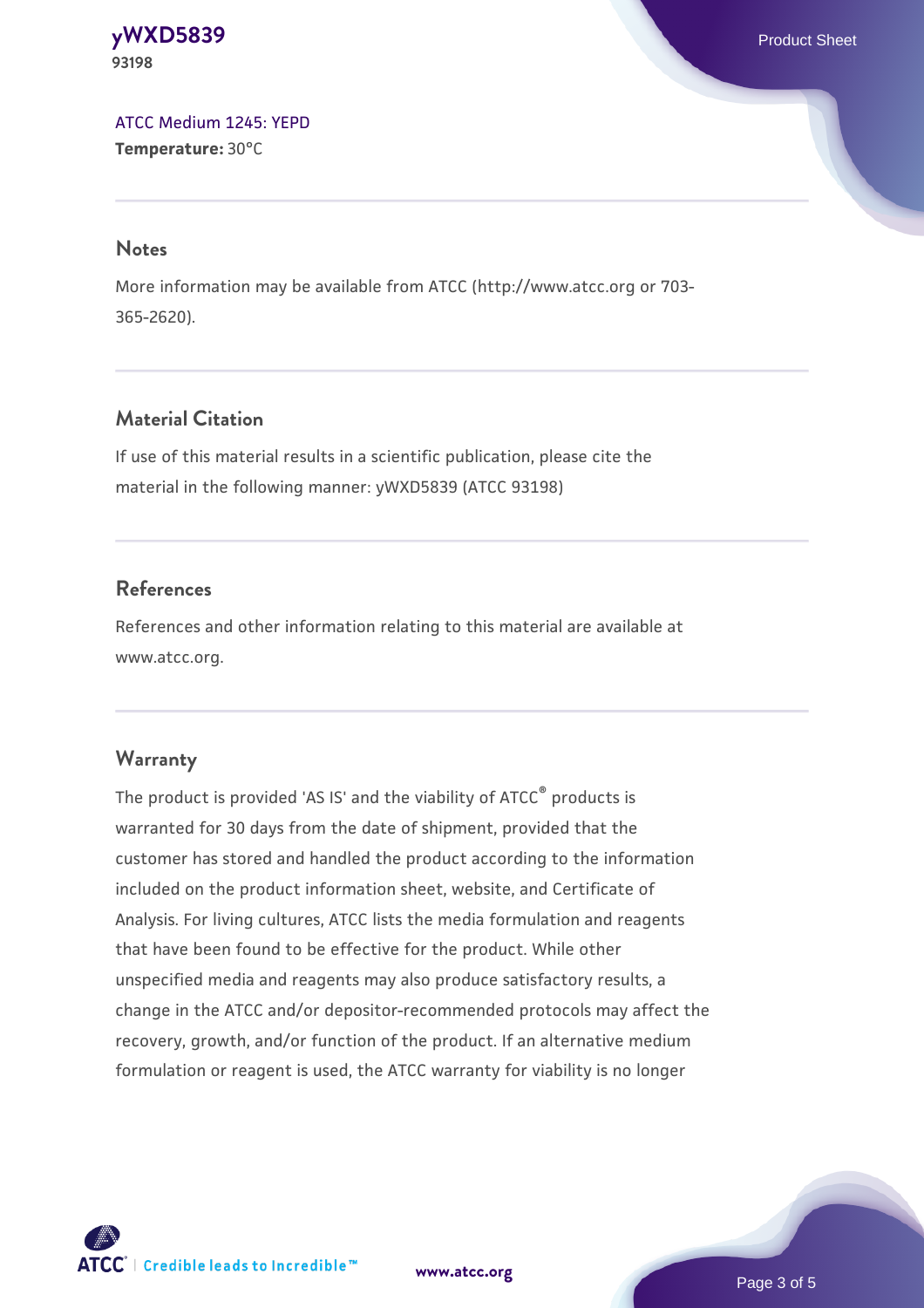**[yWXD5839](https://www.atcc.org/products/93198)** Product Sheet **93198**

valid. Except as expressly set forth herein, no other warranties of any kind are provided, express or implied, including, but not limited to, any implied warranties of merchantability, fitness for a particular purpose, manufacture according to cGMP standards, typicality, safety, accuracy, and/or noninfringement.

#### **Disclaimers**

This product is intended for laboratory research use only. It is not intended for any animal or human therapeutic use, any human or animal consumption, or any diagnostic use. Any proposed commercial use is prohibited without a license from ATCC.

While ATCC uses reasonable efforts to include accurate and up-to-date information on this product sheet, ATCC makes no warranties or representations as to its accuracy. Citations from scientific literature and patents are provided for informational purposes only. ATCC does not warrant that such information has been confirmed to be accurate or complete and the customer bears the sole responsibility of confirming the accuracy and completeness of any such information.

This product is sent on the condition that the customer is responsible for and assumes all risk and responsibility in connection with the receipt, handling, storage, disposal, and use of the ATCC product including without limitation taking all appropriate safety and handling precautions to minimize health or environmental risk. As a condition of receiving the material, the customer agrees that any activity undertaken with the ATCC product and any progeny or modifications will be conducted in compliance with all applicable laws, regulations, and guidelines. This product is provided 'AS IS' with no representations or warranties whatsoever except as expressly set forth herein and in no event shall ATCC, its parents, subsidiaries, directors, officers, agents, employees, assigns, successors, and affiliates be liable for indirect, special, incidental, or consequential damages of any kind in connection with or arising out of the customer's use of the product. While reasonable effort is made to ensure authenticity and reliability of materials on deposit, ATCC is not liable for damages arising from the misidentification or



**[www.atcc.org](http://www.atcc.org)**

Page 4 of 5